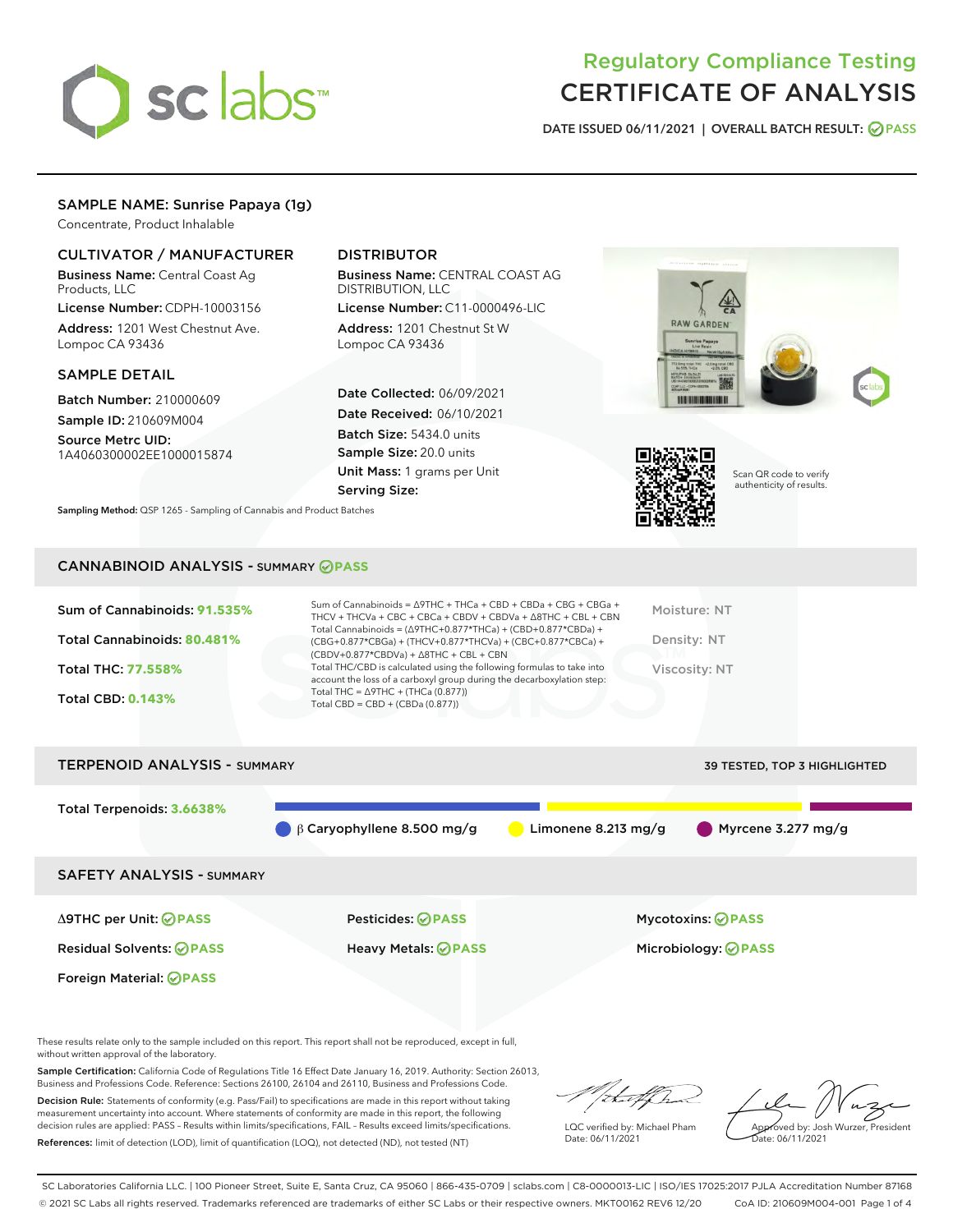



SUNRISE PAPAYA (1G) | DATE ISSUED 06/11/2021 | OVERALL BATCH RESULT: 2 PASS

#### CANNABINOID TEST RESULTS - 06/11/2021 2 PASS

Tested by high-performance liquid chromatography with diode-array detection (HPLC-DAD). **Method:** QSP 1157 - Analysis of Cannabinoids by HPLC-DAD

#### TOTAL CANNABINOIDS: **80.481%**

Total Cannabinoids (Total THC) + (Total CBD) + (Total CBG) + (Total THCV) + (Total CBC) + (Total CBDV) + ∆8THC + CBL + CBN

TOTAL THC: **77.558%** Total THC (∆9THC+0.877\*THCa)

TOTAL CBD: **0.143%**

Total CBD (CBD+0.877\*CBDa)

TOTAL CBG: 1.86% Total CBG (CBG+0.877\*CBGa)

TOTAL THCV: 0.427% Total THCV (THCV+0.877\*THCVa)

TOTAL CBC: 0.493% Total CBC (CBC+0.877\*CBCa)

TOTAL CBDV: ND Total CBDV (CBDV+0.877\*CBDVa)

| <b>COMPOUND</b> | LOD/LOQ<br>(mg/g)          | <b>MEASUREMENT</b><br><b>UNCERTAINTY</b><br>(mg/g) | <b>RESULT</b><br>(mg/g) | <b>RESULT</b><br>(%) |
|-----------------|----------------------------|----------------------------------------------------|-------------------------|----------------------|
| <b>THCa</b>     | 0.05/0.14                  | ±22.304                                            | 867.86                  | 86.786               |
| <b>CBGa</b>     | 0.1/0.2                    | ±0.97                                              | 18.6                    | 1.86                 |
| <b>A9THC</b>    | 0.06 / 0.26                | ±0.498                                             | 14.47                   | 1.447                |
| <b>CBCa</b>     | 0.07 / 0.28                | ±0.275                                             | 5.62                    | 0.562                |
| <b>THCVa</b>    | 0.07/0.20                  | ±0.232                                             | 4.87                    | 0.487                |
| <b>CBG</b>      | 0.06/0.19                  | ±0.091                                             | 2.30                    | 0.230                |
| <b>CBDa</b>     | 0.02/0.19                  | ±0.048                                             | 1.63                    | 0.163                |
| A8THC           | 0.1/0.4                    | N/A                                                | <b>ND</b>               | <b>ND</b>            |
| <b>THCV</b>     | 0.1 / 0.2                  | N/A                                                | <b>ND</b>               | <b>ND</b>            |
| <b>CBD</b>      | 0.07/0.29                  | N/A                                                | <b>ND</b>               | <b>ND</b>            |
| <b>CBDV</b>     | 0.04 / 0.15                | N/A                                                | <b>ND</b>               | <b>ND</b>            |
| <b>CBDVa</b>    | 0.03/0.53                  | N/A                                                | <b>ND</b>               | <b>ND</b>            |
| <b>CBL</b>      | 0.06 / 0.24                | N/A                                                | <b>ND</b>               | <b>ND</b>            |
| <b>CBN</b>      | 0.1/0.3                    | N/A                                                | <b>ND</b>               | <b>ND</b>            |
| <b>CBC</b>      | 0.2 / 0.5                  | N/A                                                | <b>ND</b>               | <b>ND</b>            |
|                 | <b>SUM OF CANNABINOIDS</b> |                                                    | 915.35 mg/g             | 91.535%              |

#### **UNIT MASS: 1 grams per Unit**

| ∆9THC per Unit                        | 1120 per-package limit     | 14.47 mg/unit<br><b>PASS</b> |
|---------------------------------------|----------------------------|------------------------------|
| <b>Total THC per Unit</b>             |                            | 775.58 mg/unit               |
| <b>CBD</b> per Unit                   |                            | <b>ND</b>                    |
| <b>Total CBD per Unit</b>             |                            | $1.43$ mg/unit               |
| Sum of Cannabinoids<br>per Unit       |                            | 915.35 mg/unit               |
| <b>Total Cannabinoids</b><br>per Unit |                            | 804.81 mg/unit               |
| <b>MOISTURE TEST RESULT</b>           | <b>DENSITY TEST RESULT</b> | <b>VISCOSITY TEST RESULT</b> |

Not Tested

Not Tested

Not Tested

#### TERPENOID TEST RESULTS - 06/11/2021

Terpene analysis utilizing gas chromatography-flame ionization detection (GC-FID). **Method:** QSP 1192 - Analysis of Terpenoids by GC-FID

| <b>COMPOUND</b>         | LOD/LOQ<br>(mg/g)    | <b>MEASUREMENT</b><br><b>UNCERTAINTY</b><br>(mg/g) | <b>RESULT</b><br>(mg/g)                         | <b>RESULT</b><br>(%) |
|-------------------------|----------------------|----------------------------------------------------|-------------------------------------------------|----------------------|
| $\beta$ Caryophyllene   | 0.004 / 0.012        | ±0.3026                                            | 8.500                                           | 0.8500               |
| Limonene                | 0.005 / 0.016        | ±0.1174                                            | 8.213                                           | 0.8213               |
| <b>Myrcene</b>          | 0.008 / 0.025        | ±0.0423                                            | 3.277                                           | 0.3277               |
| Linalool                | 0.009 / 0.032        | ±0.1170                                            | 3.080                                           | 0.3080               |
| $\alpha$ Humulene       | 0.009 / 0.029        | ±0.0827                                            | 2.576                                           | 0.2576               |
| Guaiol                  | <i>0.009 / 0.030</i> | ±0.0776                                            | 1.645                                           | 0.1645               |
| Terpinolene             | 0.008 / 0.026        | ±0.0244                                            | 1.189                                           | 0.1189               |
| <b>Terpineol</b>        | 0.016 / 0.055        | ±0.0667                                            | 1.086                                           | 0.1086               |
| $\alpha$ Bisabolol      | 0.008 / 0.026        | ±0.0579                                            | 1.085                                           | 0.1085               |
| trans-ß-Farnesene       | 0.008 / 0.025        | ±0.0383                                            | 1.078                                           | 0.1078               |
| Fenchol                 | 0.010 / 0.034        | ±0.0380                                            | 0.983                                           | 0.0983               |
| Valencene               | 0.009 / 0.030        | ±0.0641                                            | 0.930                                           | 0.0930               |
| $\beta$ Pinene          | 0.004 / 0.014        | ±0.0098                                            | 0.849                                           | 0.0849               |
| Ocimene                 | 0.011 / 0.038        | ±0.0185                                            | 0.577                                           | 0.0577               |
| $\alpha$ Pinene         | 0.005 / 0.017        | ±0.0037                                            | 0.431                                           | 0.0431               |
| Nerolidol               | 0.009 / 0.028        | ±0.0184                                            | 0.293                                           | 0.0293               |
| <b>Borneol</b>          | 0.005 / 0.016        | ±0.0090                                            | 0.215                                           | 0.0215               |
| Caryophyllene<br>Oxide  | 0.010 / 0.033        | ±0.0083                                            | 0.180                                           | 0.0180               |
| Camphene                | 0.005 / 0.015        | ±0.0011                                            | 0.094                                           | 0.0094               |
| Fenchone                | 0.009 / 0.028        | ±0.0026                                            | 0.090                                           | 0.0090               |
| Geraniol                | 0.002 / 0.007        | ±0.0024                                            | 0.055                                           | 0.0055               |
| Sabinene Hydrate        | 0.006 / 0.022        | ±0.0013                                            | 0.034                                           | 0.0034               |
| Citronellol             | 0.003 / 0.010        | ±0.0016                                            | 0.033                                           | 0.0033               |
| $\alpha$ Phellandrene   | 0.006 / 0.020        | ±0.0004                                            | 0.026                                           | 0.0026               |
| 3 Carene                | 0.005 / 0.018        | ±0.0004                                            | 0.025                                           | 0.0025               |
| <b>Geranyl Acetate</b>  | 0.004 / 0.014        | ±0.0010                                            | 0.025                                           | 0.0025               |
| $\gamma$ Terpinene      | 0.006 / 0.018        | ±0.0004                                            | 0.024                                           | 0.0024               |
| $\alpha$ Terpinene      | 0.005 / 0.017        | ±0.0003                                            | 0.023                                           | 0.0023               |
| Eucalyptol              | 0.006 / 0.018        | ±0.0006                                            | 0.022                                           | 0.0022               |
| Sabinene                | 0.004 / 0.014        | N/A                                                | <loq< th=""><th><loq< th=""></loq<></th></loq<> | <loq< th=""></loq<>  |
| Nerol                   | 0.003 / 0.011        | N/A                                                | <loq< th=""><th><loq< th=""></loq<></th></loq<> | <loq< th=""></loq<>  |
| p-Cymene                | 0.005 / 0.016        | N/A                                                | <b>ND</b>                                       | ND                   |
| (-)-Isopulegol          | 0.005 / 0.016        | N/A                                                | ND                                              | ND                   |
| Camphor                 | 0.006 / 0.019        | N/A                                                | ND                                              | ND                   |
| Isoborneol              | 0.004 / 0.012        | N/A                                                | ND                                              | ND                   |
| Menthol                 | 0.008 / 0.025        | N/A                                                | ND                                              | ND                   |
| $R-(+)$ -Pulegone       | 0.003 / 0.011        | N/A                                                | ND                                              | ND                   |
| $\alpha$ Cedrene        | 0.005 / 0.016        | N/A                                                | ND                                              | ND                   |
| Cedrol                  | 0.008 / 0.027        | N/A                                                | ND                                              | ND                   |
| <b>TOTAL TERPENOIDS</b> |                      |                                                    | 36.638 mg/g                                     | 3.6638%              |

SC Laboratories California LLC. | 100 Pioneer Street, Suite E, Santa Cruz, CA 95060 | 866-435-0709 | sclabs.com | C8-0000013-LIC | ISO/IES 17025:2017 PJLA Accreditation Number 87168 © 2021 SC Labs all rights reserved. Trademarks referenced are trademarks of either SC Labs or their respective owners. MKT00162 REV6 12/20 CoA ID: 210609M004-001 Page 2 of 4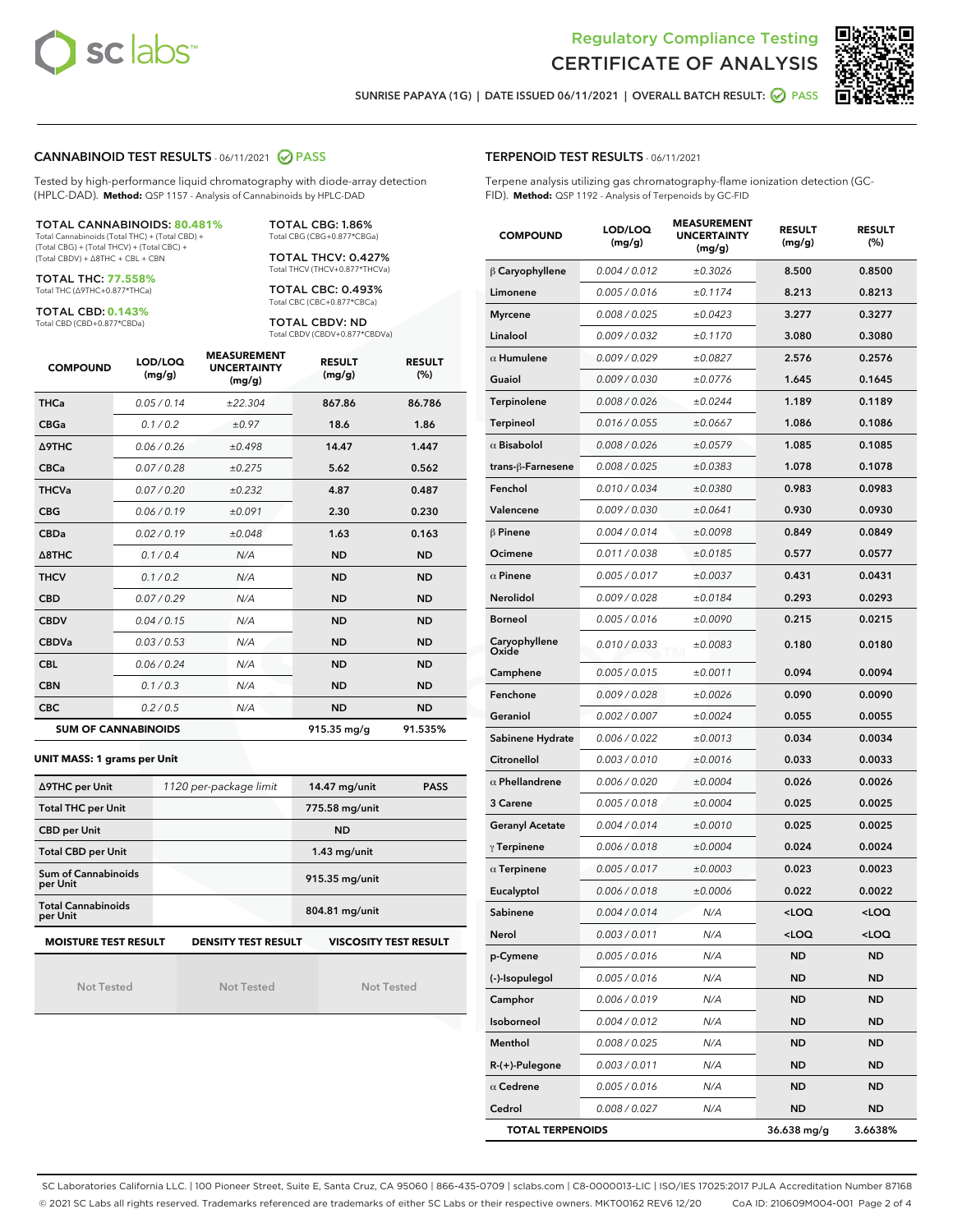



SUNRISE PAPAYA (1G) | DATE ISSUED 06/11/2021 | OVERALL BATCH RESULT: @ PASS

# CATEGORY 1 PESTICIDE TEST RESULTS - 06/11/2021 2 PASS

Pesticide and plant growth regulator analysis utilizing high-performance liquid chromatography-mass spectrometry (HPLC-MS) or gas chromatography-mass spectrometry (GC-MS). \*GC-MS utilized where indicated. **Method:** QSP 1212 - Analysis of Pesticides and Mycotoxins by LC-MS or QSP 1213 - Analysis of Pesticides by GC-MS

| <b>COMPOUND</b>             | LOD/LOQ<br>$(\mu g/g)$ | <b>ACTION</b><br><b>LIMIT</b><br>$(\mu q/q)$ | <b>MEASUREMENT</b><br><b>UNCERTAINTY</b><br>$(\mu g/g)$ | <b>RESULT</b><br>$(\mu g/g)$ | <b>RESULT</b> |
|-----------------------------|------------------------|----------------------------------------------|---------------------------------------------------------|------------------------------|---------------|
| Aldicarb                    | 0.03 / 0.08            | $\ge$ LOD                                    | N/A                                                     | <b>ND</b>                    | <b>PASS</b>   |
| Carbofuran                  | 0.02 / 0.05            | $\ge$ LOD                                    | N/A                                                     | <b>ND</b>                    | <b>PASS</b>   |
| Chlordane*                  | 0.03 / 0.08            | $\ge$ LOD                                    | N/A                                                     | <b>ND</b>                    | <b>PASS</b>   |
| Chlorfenapyr*               | 0.03/0.10              | $\ge$ LOD                                    | N/A                                                     | <b>ND</b>                    | <b>PASS</b>   |
| Chlorpyrifos                | 0.02 / 0.06            | $\ge$ LOD                                    | N/A                                                     | <b>ND</b>                    | <b>PASS</b>   |
| Coumaphos                   | 0.02 / 0.07            | $\ge$ LOD                                    | N/A                                                     | <b>ND</b>                    | <b>PASS</b>   |
| Daminozide                  | 0.02 / 0.07            | $\ge$ LOD                                    | N/A                                                     | <b>ND</b>                    | <b>PASS</b>   |
| <b>DDVP</b><br>(Dichlorvos) | 0.03/0.09              | $>$ LOD                                      | N/A                                                     | <b>ND</b>                    | <b>PASS</b>   |
| Dimethoate                  | 0.03 / 0.08            | $\ge$ LOD                                    | N/A                                                     | <b>ND</b>                    | <b>PASS</b>   |
| Ethoprop(hos)               | 0.03/0.10              | $\ge$ LOD                                    | N/A                                                     | <b>ND</b>                    | <b>PASS</b>   |
| Etofenprox                  | 0.02/0.06              | $>$ LOD                                      | N/A                                                     | <b>ND</b>                    | <b>PASS</b>   |
| Fenoxycarb                  | 0.03 / 0.08            | $\ge$ LOD                                    | N/A                                                     | <b>ND</b>                    | <b>PASS</b>   |
| Fipronil                    | 0.03/0.08              | $>$ LOD                                      | N/A                                                     | <b>ND</b>                    | <b>PASS</b>   |
| Imazalil                    | 0.02 / 0.06            | $\ge$ LOD                                    | N/A                                                     | <b>ND</b>                    | <b>PASS</b>   |
| Methiocarb                  | 0.02 / 0.07            | $\ge$ LOD                                    | N/A                                                     | <b>ND</b>                    | <b>PASS</b>   |
| Methyl<br>parathion         | 0.03/0.10              | $>$ LOD                                      | N/A                                                     | <b>ND</b>                    | <b>PASS</b>   |
| <b>Mevinphos</b>            | 0.03/0.09              | $>$ LOD                                      | N/A                                                     | <b>ND</b>                    | <b>PASS</b>   |
| Paclobutrazol               | 0.02 / 0.05            | $\ge$ LOD                                    | N/A                                                     | <b>ND</b>                    | <b>PASS</b>   |
| Propoxur                    | 0.03 / 0.09            | $\ge$ LOD                                    | N/A                                                     | <b>ND</b>                    | <b>PASS</b>   |
| Spiroxamine                 | 0.03 / 0.08            | $\ge$ LOD                                    | N/A                                                     | <b>ND</b>                    | <b>PASS</b>   |
| Thiacloprid                 | 0.03/0.10              | $\ge$ LOD                                    | N/A                                                     | <b>ND</b>                    | <b>PASS</b>   |

#### CATEGORY 2 PESTICIDE TEST RESULTS - 06/11/2021 @ PASS

| <b>COMPOUND</b>          | LOD/LOQ<br>$(\mu g/g)$ | <b>ACTION</b><br><b>LIMIT</b><br>$(\mu g/g)$ | <b>MEASUREMENT</b><br><b>UNCERTAINTY</b><br>$(\mu g/g)$ | <b>RESULT</b><br>$(\mu g/g)$ | <b>RESULT</b> |
|--------------------------|------------------------|----------------------------------------------|---------------------------------------------------------|------------------------------|---------------|
| Abamectin                | 0.03/0.10              | 0.1                                          | N/A                                                     | <b>ND</b>                    | <b>PASS</b>   |
| Acephate                 | 0.02/0.07              | 0.1                                          | N/A                                                     | <b>ND</b>                    | <b>PASS</b>   |
| Acequinocyl              | 0.02/0.07              | 0.1                                          | N/A                                                     | <b>ND</b>                    | <b>PASS</b>   |
| Acetamiprid              | 0.02/0.05              | 0.1                                          | N/A                                                     | <b>ND</b>                    | <b>PASS</b>   |
| Azoxystrobin             | 0.02/0.07              | 0.1                                          | N/A                                                     | <b>ND</b>                    | <b>PASS</b>   |
| <b>Bifenazate</b>        | 0.01/0.04              | 0.1                                          | N/A                                                     | <b>ND</b>                    | <b>PASS</b>   |
| <b>Bifenthrin</b>        | 0.02 / 0.05            | 3                                            | N/A                                                     | <b>ND</b>                    | <b>PASS</b>   |
| <b>Boscalid</b>          | 0.03/0.09              | 0.1                                          | N/A                                                     | <b>ND</b>                    | <b>PASS</b>   |
| Captan                   | 0.19/0.57              | 0.7                                          | N/A                                                     | <b>ND</b>                    | <b>PASS</b>   |
| Carbaryl                 | 0.02/0.06              | 0.5                                          | N/A                                                     | <b>ND</b>                    | <b>PASS</b>   |
| Chlorantranilip-<br>role | 0.04/0.12              | 10                                           | N/A                                                     | <b>ND</b>                    | <b>PASS</b>   |
| Clofentezine             | 0.03/0.09              | 0.1                                          | N/A                                                     | <b>ND</b>                    | <b>PASS</b>   |

| <b>CATEGORY 2 PESTICIDE TEST RESULTS</b> - 06/11/2021 continued |  |
|-----------------------------------------------------------------|--|
|                                                                 |  |

| <b>COMPOUND</b>               | LOD/LOQ<br>(µg/g) | <b>ACTION</b><br>LIMIT<br>(µg/g) | <b>MEASUREMENT</b><br><b>UNCERTAINTY</b><br>(µg/g) | <b>RESULT</b><br>(µg/g) | <b>RESULT</b> |
|-------------------------------|-------------------|----------------------------------|----------------------------------------------------|-------------------------|---------------|
| Cyfluthrin                    | 0.12 / 0.38       | $\overline{c}$                   | N/A                                                | <b>ND</b>               | <b>PASS</b>   |
| Cypermethrin                  | 0.11/0.32         | 1                                | N/A                                                | <b>ND</b>               | <b>PASS</b>   |
| <b>Diazinon</b>               | 0.02 / 0.05       | 0.1                              | N/A                                                | <b>ND</b>               | <b>PASS</b>   |
| Dimethomorph                  | 0.03 / 0.09       | 2                                | N/A                                                | <b>ND</b>               | <b>PASS</b>   |
| Etoxazole                     | 0.02 / 0.06       | 0.1                              | N/A                                                | <b>ND</b>               | <b>PASS</b>   |
| Fenhexamid                    | 0.03 / 0.09       | 0.1                              | N/A                                                | <b>ND</b>               | <b>PASS</b>   |
| Fenpyroximate                 | 0.02 / 0.06       | 0.1                              | N/A                                                | <b>ND</b>               | <b>PASS</b>   |
| Flonicamid                    | 0.03 / 0.10       | 0.1                              | N/A                                                | <b>ND</b>               | <b>PASS</b>   |
| Fludioxonil                   | 0.03/0.10         | 0.1                              | N/A                                                | <b>ND</b>               | <b>PASS</b>   |
| Hexythiazox                   | 0.02 / 0.07       | 0.1                              | N/A                                                | <b>ND</b>               | <b>PASS</b>   |
| Imidacloprid                  | 0.04 / 0.11       | 5                                | N/A                                                | <b>ND</b>               | <b>PASS</b>   |
| Kresoxim-methyl               | 0.02 / 0.07       | 0.1                              | N/A                                                | <b>ND</b>               | <b>PASS</b>   |
| <b>Malathion</b>              | 0.03 / 0.09       | 0.5                              | N/A                                                | <b>ND</b>               | <b>PASS</b>   |
| Metalaxyl                     | 0.02 / 0.07       | $\overline{c}$                   | N/A                                                | <b>ND</b>               | <b>PASS</b>   |
| Methomyl                      | 0.03 / 0.10       | 1                                | N/A                                                | <b>ND</b>               | <b>PASS</b>   |
| Myclobutanil                  | 0.03/0.09         | 0.1                              | N/A                                                | <b>ND</b>               | <b>PASS</b>   |
| Naled                         | 0.02 / 0.07       | 0.1                              | N/A                                                | <b>ND</b>               | <b>PASS</b>   |
| Oxamyl                        | 0.04 / 0.11       | 0.5                              | N/A                                                | <b>ND</b>               | <b>PASS</b>   |
| Pentachloronitro-<br>benzene* | 0.03/0.09         | 0.1                              | N/A                                                | <b>ND</b>               | <b>PASS</b>   |
| Permethrin                    | 0.04 / 0.12       | 0.5                              | N/A                                                | <b>ND</b>               | <b>PASS</b>   |
| Phosmet                       | 0.03 / 0.10       | 0.1                              | N/A                                                | <b>ND</b>               | <b>PASS</b>   |
| Piperonylbu-<br>toxide        | 0.02 / 0.07       | 3                                | N/A                                                | <b>ND</b>               | <b>PASS</b>   |
| Prallethrin                   | 0.03 / 0.08       | 0.1                              | N/A                                                | <b>ND</b>               | <b>PASS</b>   |
| Propiconazole                 | 0.02 / 0.07       | 0.1                              | N/A                                                | <b>ND</b>               | <b>PASS</b>   |
| Pyrethrins                    | 0.04 / 0.12       | 0.5                              | N/A                                                | <b>ND</b>               | <b>PASS</b>   |
| Pyridaben                     | 0.02 / 0.07       | 0.1                              | N/A                                                | <b>ND</b>               | <b>PASS</b>   |
| Spinetoram                    | 0.02 / 0.07       | 0.1                              | N/A                                                | <b>ND</b>               | <b>PASS</b>   |
| Spinosad                      | 0.02 / 0.07       | 0.1                              | N/A                                                | <b>ND</b>               | <b>PASS</b>   |
| Spiromesifen                  | 0.02 / 0.05       | 0.1                              | N/A                                                | <b>ND</b>               | <b>PASS</b>   |
| Spirotetramat                 | 0.02 / 0.06       | 0.1                              | N/A                                                | <b>ND</b>               | <b>PASS</b>   |
| Tebuconazole                  | 0.02 / 0.07       | 0.1                              | N/A                                                | <b>ND</b>               | <b>PASS</b>   |
| Thiamethoxam                  | 0.03 / 0.10       | 5                                | N/A                                                | <b>ND</b>               | <b>PASS</b>   |
| Trifloxystrobin               | 0.03 / 0.08       | 0.1                              | N/A                                                | <b>ND</b>               | <b>PASS</b>   |

SC Laboratories California LLC. | 100 Pioneer Street, Suite E, Santa Cruz, CA 95060 | 866-435-0709 | sclabs.com | C8-0000013-LIC | ISO/IES 17025:2017 PJLA Accreditation Number 87168 © 2021 SC Labs all rights reserved. Trademarks referenced are trademarks of either SC Labs or their respective owners. MKT00162 REV6 12/20 CoA ID: 210609M004-001 Page 3 of 4